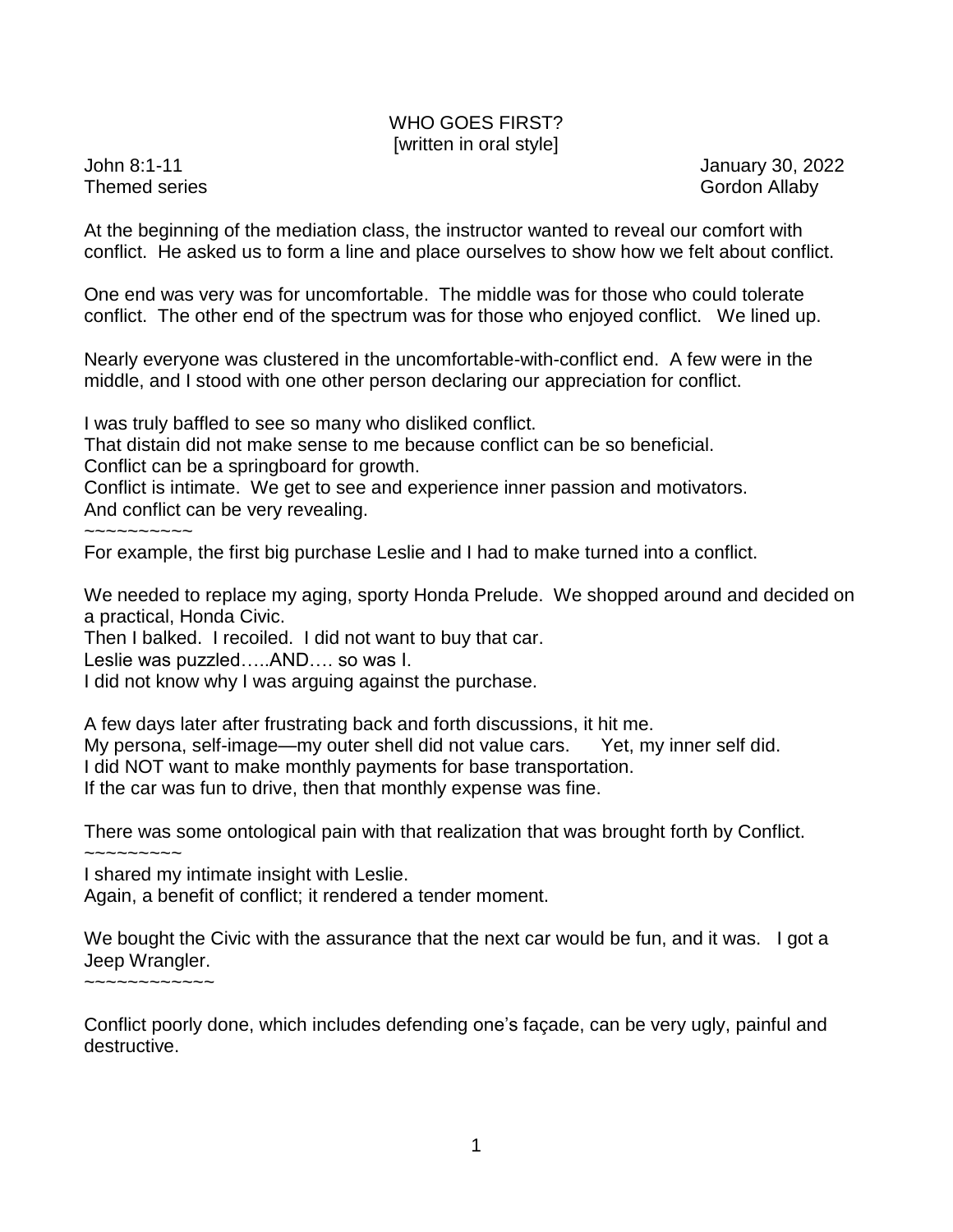Sadly, too often, we humans resort to anger because anger makes one feel more powerful than fear.

~~~~~~~~~~

So, some basic rules for managing conflict are necessary.

These rules are obvious and familiar.

I go over them in pre-marital counselling, and encourage the couple, before a conflict arises, to agree to follow them. <

Reuben, please show them on the screen.

~~~~~~~~~~

Following them helps in working through a conflict.

1. Keep to the issue. Do not bring up past problems. Debating multiple problems gets really messy.

Moreover, as Betty pointed out, our memory is Not an accurate account of the past.

Number 2

No low blows. No personal attacks/comments.

This can be as ridiculous and cruel as saying, "You have a big nose" or "You look ugly when you are upset."

Number 3

Avoid absolutes—always, every time cannot be debated. It sets up a lost cause. Saying, "You always do that" renders hopelessness and frustration.

Number 4 Use "I" statements— "I think…."… or "I feel"

We know the wisdom in using the first person. Using "I" statements avoids putting the other on defence…. And… it helps us **own** the issue as our problem.

Interestingly, Pilate, using "I" declarations, could not convict Jesus of a crime.

Also, we can also present our need and hope when we say "I".

Number 5

If too intense, break off (declare a truce), but agree to resume at a set time. Some people get very emotional in a conflict, and intense emotions sabotages reason and prudence.

Elevated emotions can be unnerving and force avoidance.

One could be tempted to just drop the discussion, but the conflict needs to be resolved or it will fester.

So, try to resume to resolve the issue in a healthy, mutually accepted manner.

Number 6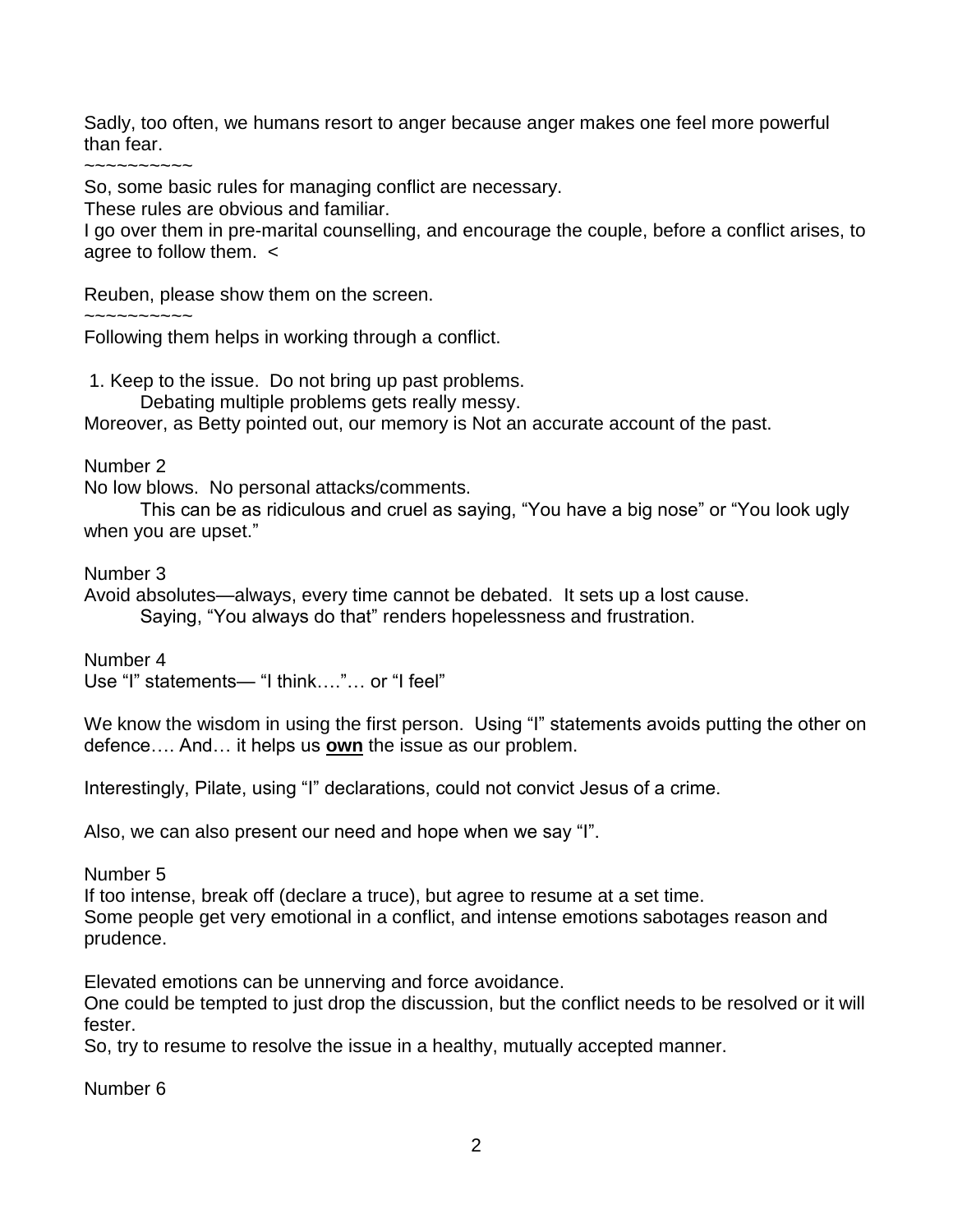Respect feelings and intent. Neither wishes to do harm.

Try, try, try to assume there is no malaise / that the other is a good person and does not want to hurt you.

Also, using an "I" statement, remind the other person that you do not want to hurt them.

Number 7

Seek resolution. Confirm that the matter is settled/resolved.

This relates to number 5. Do not give up or hide.

Time restrictions do not allow an exploration about the forgiveness and healing process. It does take work.

Do be gentle and check to see if the other is content with the solution.

Number 8

One must never use or hint at using brute force.

I trust that this rule is obvious. Violence or the threat of violence must never be allowed.

~~~~~~~~

Sometimes, regardless of good intensions, a conflict can go off track and get stuck and be very emotional.

That is the reason for Number 9

If there is escalation and deep emotional wounds, get professional counselling. Restoration, growth, and complete forgiveness is the goal,…. And hopefully there is new insight and revived compassion.

~~~~~~~~~~~~~~

To be sure, conflict is unavoidable and often necessary.

The Bible is full of stories about conflict, especially the New Testament.

In Luke 12, Jesus even said he came to bring division—conflict. That statement followed Jesus long, disparaging criticism against the Religious leaders.

Please note, Jesus did Not create conflict; he simply helped to exposed it. Suppressed, hidden conflict is dangerous and destructive. Problems need to be solved, especially interpersonal problems.

Jesus ranted against the leaders' unjust system. The system was destructive. The conflict already existed and was used to subjugate the masses. Jesus exposed it. ~~~~~~

In contrast, the ruling elite, the Pharisees, would conjure up a conflict to confront Jesus.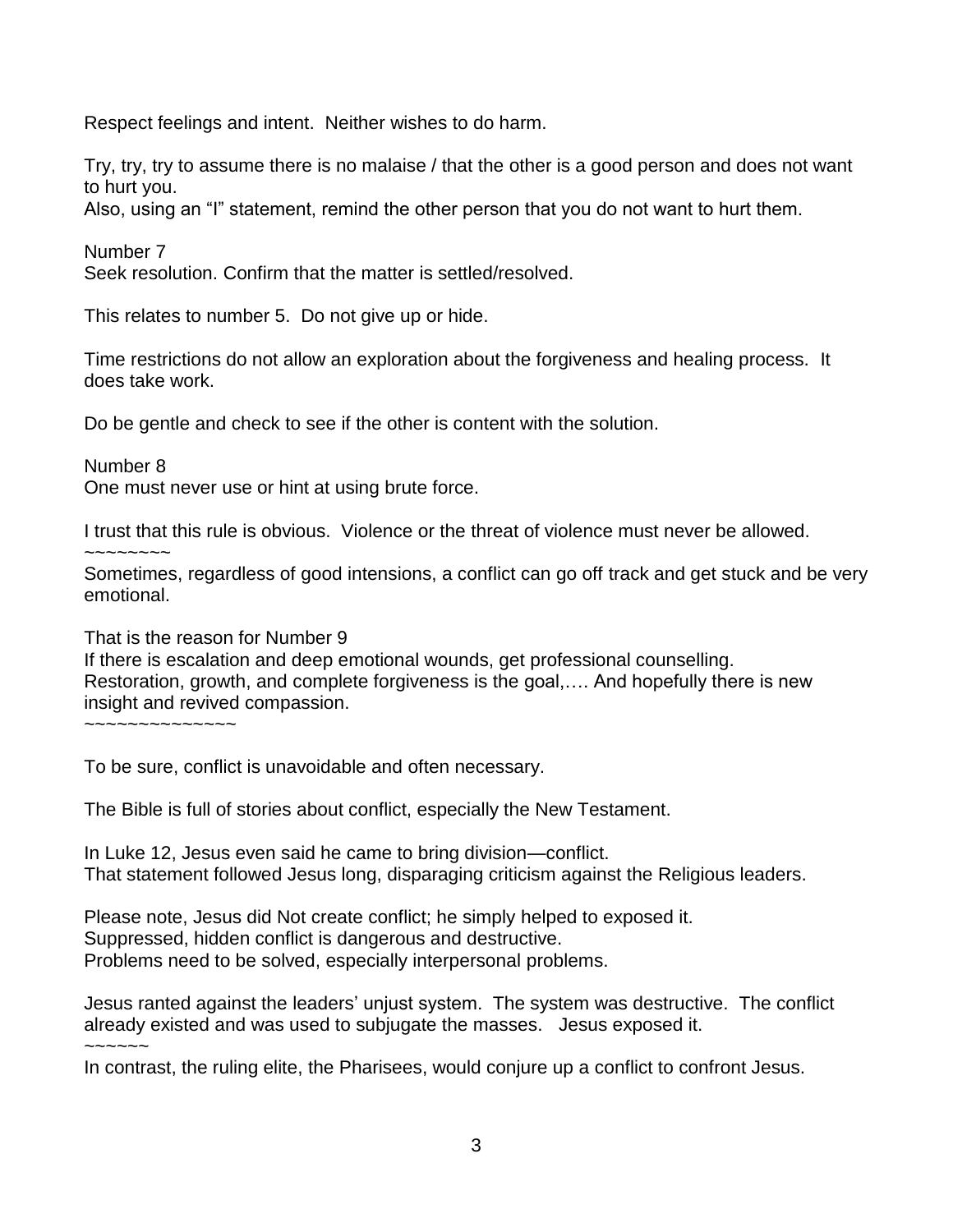This is what happened in today's text.

This is a scandalous passage, and not just because it includes sex.

~~~~~~~~~~~

I read from the New R.S.V. which came out in 1989, replacing the Revised Standard Version. The RSV did not contain this story / these verses. It is missing in a number of translations.

Most scholars agree that John did not write these verses and the placement does not fit the flow in John's narrative.

Some argue this episode fits better in Luke's account, after chapter 21, verse 38.

Yet, none of the early collections of the Gospels contain this story of the woman caught in adultery.

~~~~~~~~~~~

 $\sim$  ~~~~~~~~

Nevertheless, numerous early writers referred to it. Apparently, this interaction Jesus had with the leaders was shared and taught. The validity of the story is accepted. The Gospel writers simply did not include it in their books.

This text presents a fascinating and intriguing story.

Early in the morning, Jesus went to the temple and people gathered around him. Jesus sat down, which was the position for teaching, and that was what he did.

A crowd of people is convenient if you want to cause a spectacle.

A group of religious leaders marched into the crowd to Jesus, pulling along a woman. Jesus stood up.

They made her stand before Jesus and everyone.

Pointing at her they declared, "This woman was caught in the very act of committing adultery."

They were setting a trap for Jesus.

The leaders said that Moses commanded that such a women caught in such an act of sex MUST be stoned to death.

Confident of their trap, they asked Jesus, "What do you say?" They knew Jesus had a reputation for kindness and grace.

Still, just like today, sex was elevated to extreme importance.

Bill Clinton was impeached for lying about his sexual encounter. Many politicians have fallen because of sexual trysts

Yet, George W. Bush promoted a lie to invade Iraq causing hundreds of thousands to die,……and he was not even officially reprimanded. ???

Presenting the woman caught in the sexual act of adultery would have had the crowd on edge and looking for stones.

The leaders were likely hiding their satisfied smirk.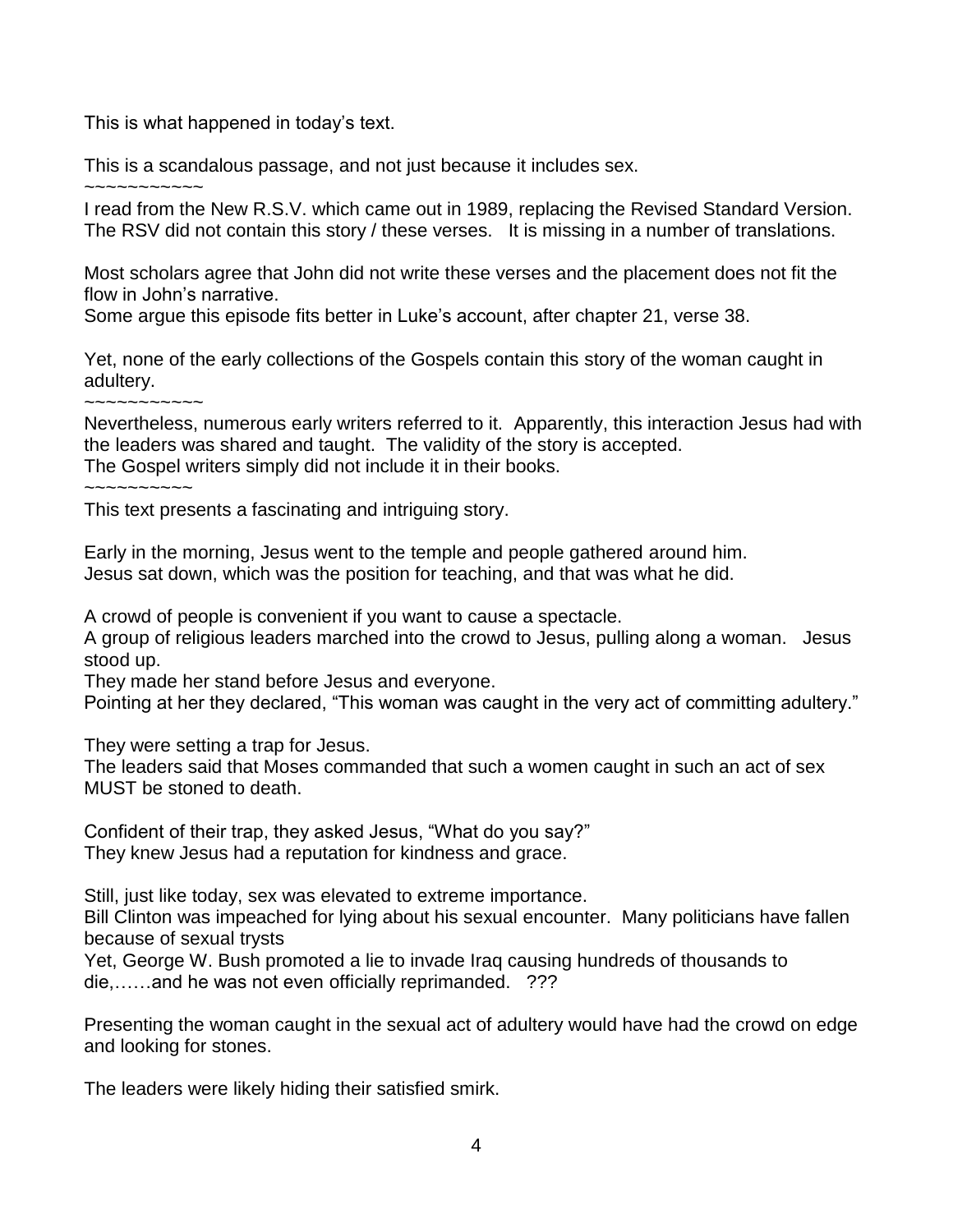Jesus was faced with either disobeying Moses…or seem cruel and also break Roman law. Only the Romans could do capital punishment.

However, there is a deep sinister side to this story.

The law declared that two people were required to witness the forbidden act. Circumstantial evidence was not allowed.

Therefore, conviction was extremely rare.

People committing adultery tend to be very careful and secretive. Two people barging in was very unlikely.

This was obviously a setup.

We do not know why, but we do know that the woman was being exploited / abused. The religious leader regarded her a pawn and NOT as a person.

 $\sim$   $\sim$   $\sim$   $\sim$   $\sim$   $\sim$ 

Jesus did not say a thing. Instead, he bent down /stooped and wrote with his finger on the ground.

Maybe he wrote, "Where is the man?"

The Mosaic law they referred to, in Deuteronomy 22, states that both the man and woman must be stoned to death.

The absence of the man reveals their terrible misogyny.

Even so, they kept on harassing Jesus with questions. Maybe they were trying to rile the crowd and pressure Jesus.

Jesus calmly stood up and wisely asked,

"Let anyone among you who is without sin be the first to throw a stone at her."

Then he bent down again and wrote on the ground.

Things were intense, so the silent writing was like a peaceful diffuser. Jesus did not lash back at them or do a personal attack. He simply asked a question.

~~~~~~~~~~~~~~~

With that question, Jesus forced them into the first-person frame of mind. They had to own the conflict they presented.

~~~~~~~~~~~~~

One by one, they all went away leaving Jesus with the woman.

Jesus stood up to face her, not as a teacher, but as an equal.